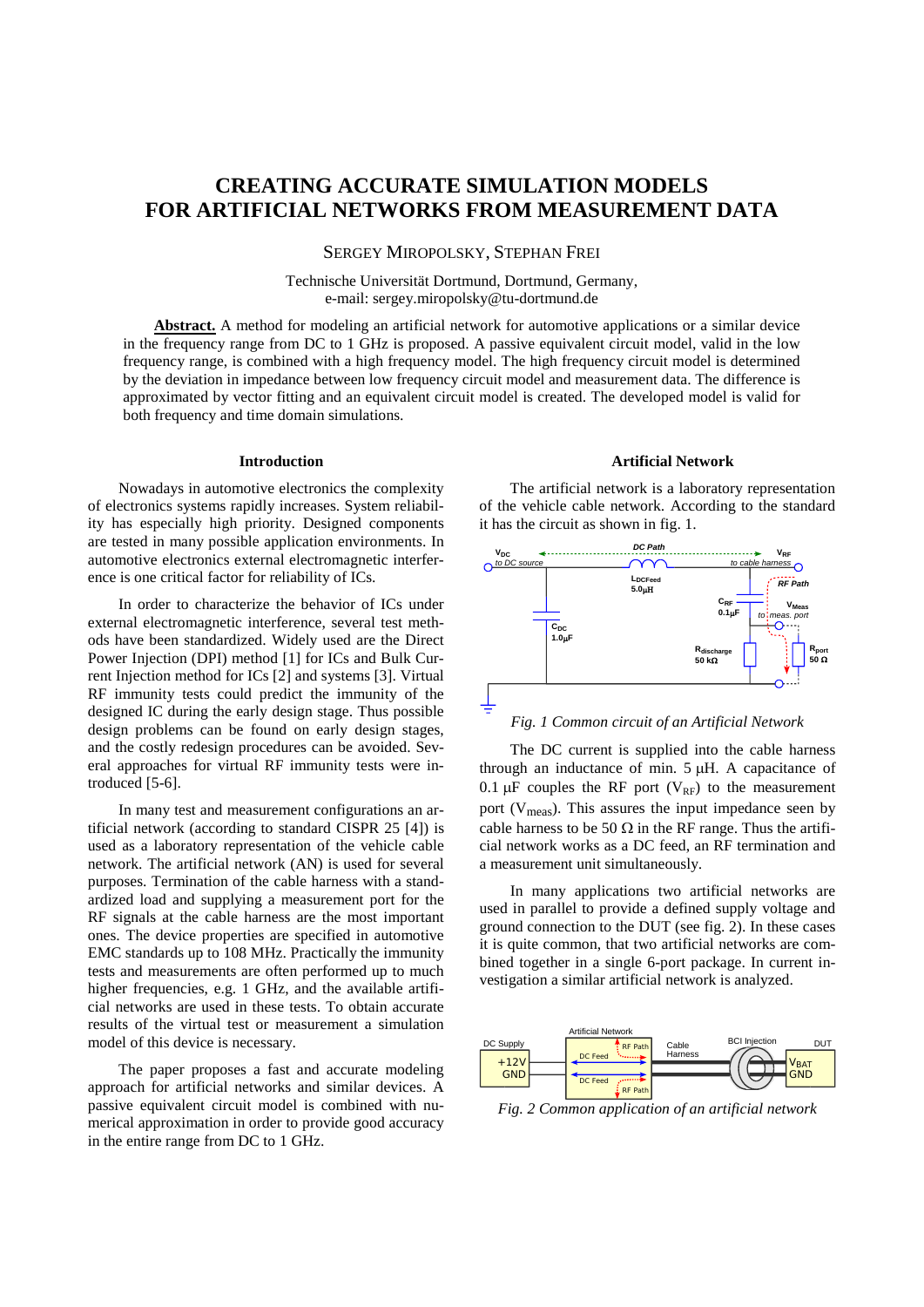## **VNA Measurements**

The artificial network was characterized with an Agilent Vector Network Analyzer in the range of 300 kHz to 1 GHz. Two S-parameter sets, each of 3 ports, were measured for "left" and "right" channels correspondingly. The measurements have not shown significant difference between the two channels, thus they were assumed to be equal.



*Fig. 3 VNA measurement port assignment*

The measured input impedance of the RF side is shown in fig. [5.](#page-1-0) The expected 50  $\Omega$  value was observed up to 108 MHz, as specified in the standard. As expected, the characteristics above 108 MHz were exceeding the specified limits due to the internal resonances. Similar problems were observed for the transfer functions (e.g. S21 or S31).

## **Passive equivalent circuit model**

The first step to create the model of the device is to update the ideal circuit model with most possible parasitic elements and to optimize their values.

The ferrites in the inductors usually show the decrease of the magnetic permeability above frequencies of approx. 10 MHz. The resulting impedance of such an inductance can be efficiently modeled with a parallel RLC circuit. The capacitors usually have an equivalent serial resistance and inductance (ESL and ESR). Moreover, each port adds its own parasitic inductance and capacitance to the AN model.

All these properties are added to the circuit as passive elements (see fig. [4\)](#page-1-1). Manual optimization of the parameters is performed to obtain the best fitting in terms of S-parameters. With passive circuit approach the accurate fitting can be easily obtained up to the frequencies of 100 MHz (see fig. [5\)](#page-1-0).

<span id="page-1-1"></span>





<span id="page-1-0"></span>*Fig. 5 Input impedance and transfer functions, measurement vs passive circuit simulation model*

The passive equivalent circuit model is extremely simple and fast in simulation. However, direct extension of the model up to 1 GHz is not possible, since the amount of circuit elements and parameters will grow significantly. To extend the passive circuit model to higher frequencies the following approach is proposed.

#### **Model Deviation**

The simulation and measurement results are converted into Y-parameters and the deviation dY between the model and measurement is calculated directly as

$$
dY = Y_{MEAS} - Y_{SIM}
$$

Physically, this deviation represents the lacking part of the currents in the model for any voltages at the ports. If we introduce these additional currents into the circuit by e.g. connecting the behavioral Y-parameter black-box in parallel to the main passive circuit, we would obtain ideal fitting to the measurements.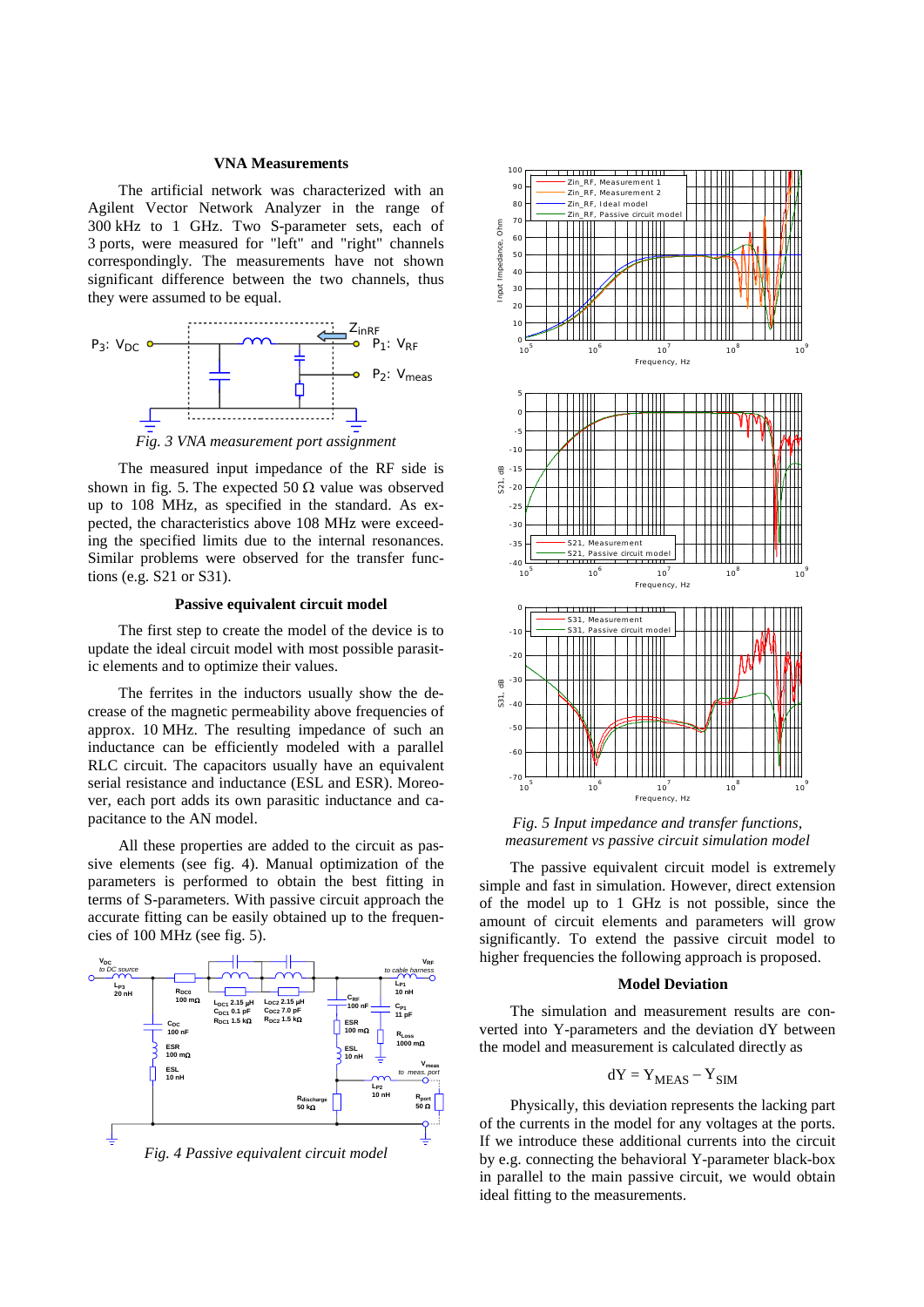This can be easily done with some circuit simulation software which can handle behavioral models directly. Not all of the circuit solvers can handle the Y-parameter black-boxes models directly. Thus, the data must first be converted into another representation.



*Fig. 6 Model deviation above 100 MHz as Y-parameters*

## **Vector Fitting and State-Space Modeling**

The rational approximation of the Y-parameter dataset can be performed with Vector Fitting algorithm [7] implemented in Matlab. The resulting approximation is a State-Space model of the following type:

$$
x' = A \cdot x + B \cdot v;
$$
  

$$
i = C \cdot x + D \cdot v;
$$

where  $\nu$  is the vector of port voltages (input quantities),  $i$  is the vector of port currents (output quantities),  *is the vector of internal states, and A, B, C, D are the* coefficients matrices, which are obtained as the result of vector fitting approximation.

The State-Space model can be implemented as an equivalent circuit solution, where the internal *x*-states are modeled with voltages  $v_{x_i}$  at the  $x_i$  nodes, and the quantities  $v_i$ ,  $x_i$  and  $i_j$  interact through the R, C and G SPICE devices.

The sample circuit implementation of a second order model (two internal states,  $x_1$  and  $x_2$ ) for a two-port device (two ports,  $v_1$ ,  $v_2$ ,  $i_1$ , and  $i_2$ ) is shown in fig. 7. For devices with more ports or higher model orders the amount of the components will increase proportionally.



*Fig. 7 Equivalent circuti implementation of a State-Space representation*  $\underline{a}$ *)* state  $x_1$  *implemented as voltage*  $v_{x1}$ *b*) *current*  $i_1$  *and voltage*  $v_1$ 

This equivalent circuit representation can then be included as a netlist into the simulation models in any circuit simulation software. The implementation is valid for both frequency- and time-domain, assuming that the approximation fitting to the initial data is accurate in the specified range.

Now, the Y-parameter deviation (dY) between initial passive model and measurement is approximated with vector fitting and implemented in a circuit solution.

The discussed dY dataset was explicitly controlled before the approximation so, that the Y-parameter curves tend to zero below 100 MHz. This assures that the resulting circuit solution with the vector fitting approximation will have no influence on the external circuits at frequencies below 100 MHz.

For the verification purposes the circuit solution with the approximated Y-parameter dataset is simulated separately. The results are shown in fig. [8.](#page-2-0)

The passivity of the vector fitting approximation is a significant question, and is discussed in multiple researches. Here the passivity of the developed model is verified with an additional S-parameter simulation.

<span id="page-2-0"></span>